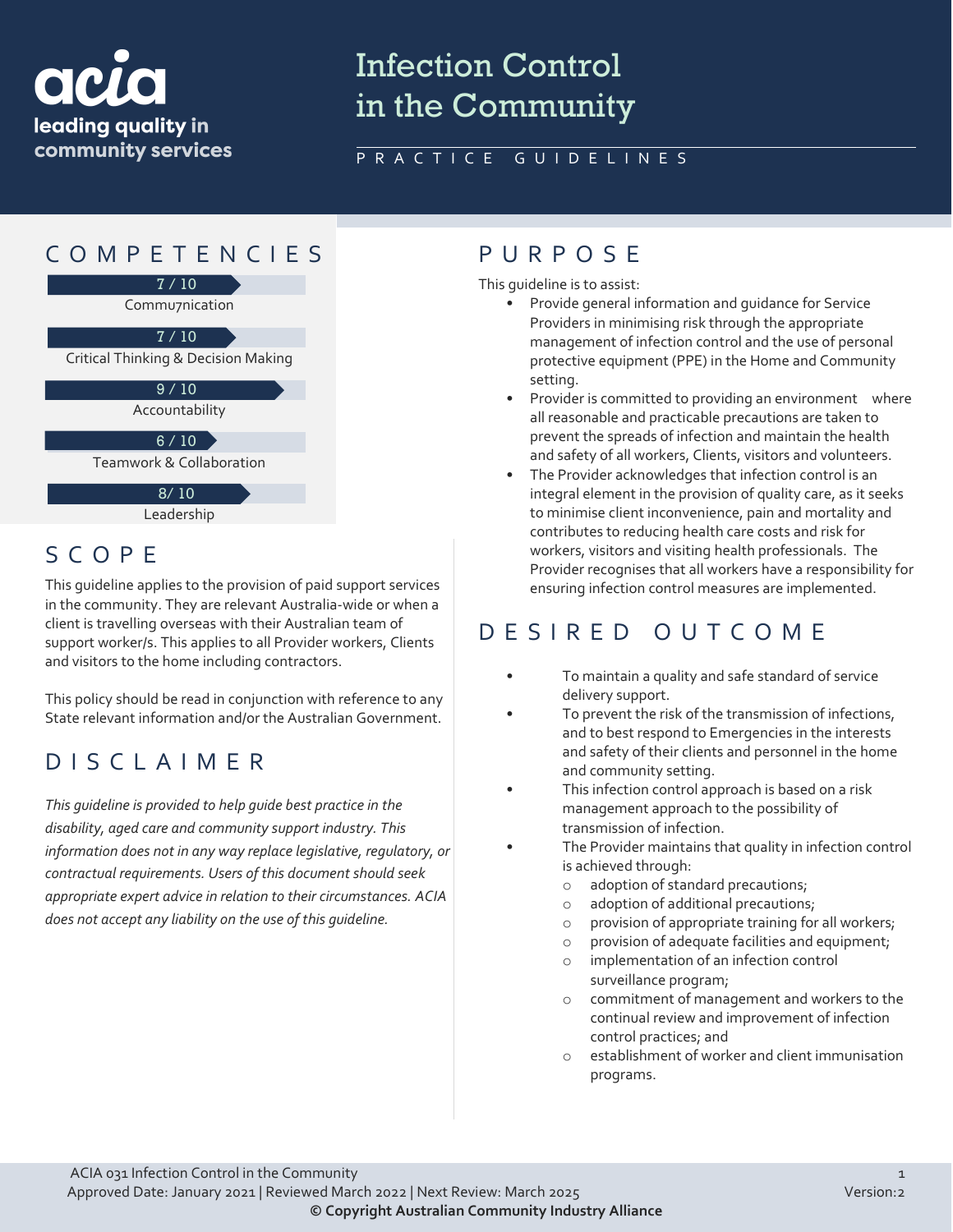### BACKGROUND

- Effective infection prevention and control is key to maintaining continuity of high quality supports and minimising risk to clients whilst ensuring the safety and wellbeing of the service providers' workers and other community members. Consideration must be given to the environment in which the supports are being delivered as they may differ for each client.
- All workers will be provided with education and resources on infection control. Education on infection control principles will address Standard Precautions, Pandemic management, emergency preparedness, hand hygiene, personal protective equipment and infection control ettique to enable them to identify relevant hazards and risks and apply appropriate measures to prevent the transmission of infection between persons.
- Home based workers will complete a hand washing competency assessment annually and as required. Provider homes will take part in continuous improvement activities for the ongoing review of infection control procedures and outcomes.

#### **Hand Hygiene**

The evidence clearly validates that effective hand hygiene practices are one of the most effective and efficient strategies to reduce the transmission of pathogen transmission (Kaveh et al., 2021; Lambe et al., 2021), which has been further validated by enforcement of such in the management of the COVID pandemic (Duong et al., 2021; Dwipayanti et al., 2021). With a focus on mask wearing and hand hygiene practices we have been evidence of reduction in transmission of influenza, gastroenteritis and general cold and flu type illnesses (De Angelis et al., 2021; Qin et al., 2021).

The implications of a breach in hand hygiene practices have long been regarded as a critical first line defense mechanism in the reduction of transmission of harmful pathogens (Kaveh et al., 2021). Breaches can lead to transmission from source to source, contamination of source, reduced quality of life particularly for immunocompromised and those with open wounds at risk of infection (Kaveh et al., 2021; Lemmen & Lewalter, 2018). The practices are fundamental to core nursing and health care practices and taught from the outset of professional development with regular reinforcement occurring throughout a clinicians journey for self improvement along with professional regulatory requirements for refreshment (APHRA, 2016).

The risk assessment for hand hygiene needs to consider the theoretical and practical aspects of its application. The risks for hand hygiene include when contact occurs, the effectiveness of the hand hygiene practices and the type of pathogen. Surveillance rates of hand hygiene in cliential aged care were 94% in a study conducted by Shaban et al. (2020). As reflected in the Clinical Excellence Commission (NSW Government, 2021) guidelines risks occur in a number of areas:

- Before client contact;
- After client contact
- Before a procedure
- After a procedure of body fluid exposure
- After touching client surrounding
- Upon entering and leaving a ward
- Immediately before and after glove use
- Between individual clients
- Between clean and dirty sites on the same client
- Before handling sterile products or packs
- Before eating
- Before handling client food
- After coughing or sneezing or blowing nose
- After going to the toilet
- After cleaning shared care equipment
- After contact with animals
- Before and after smoking

ACIA 031 Infection Control in the Community 2 Approved Date: January 2021 | Reviewed March 2022 | Next Review: March 2025 Version:2

**© Copyright Australian Community Industry Alliance**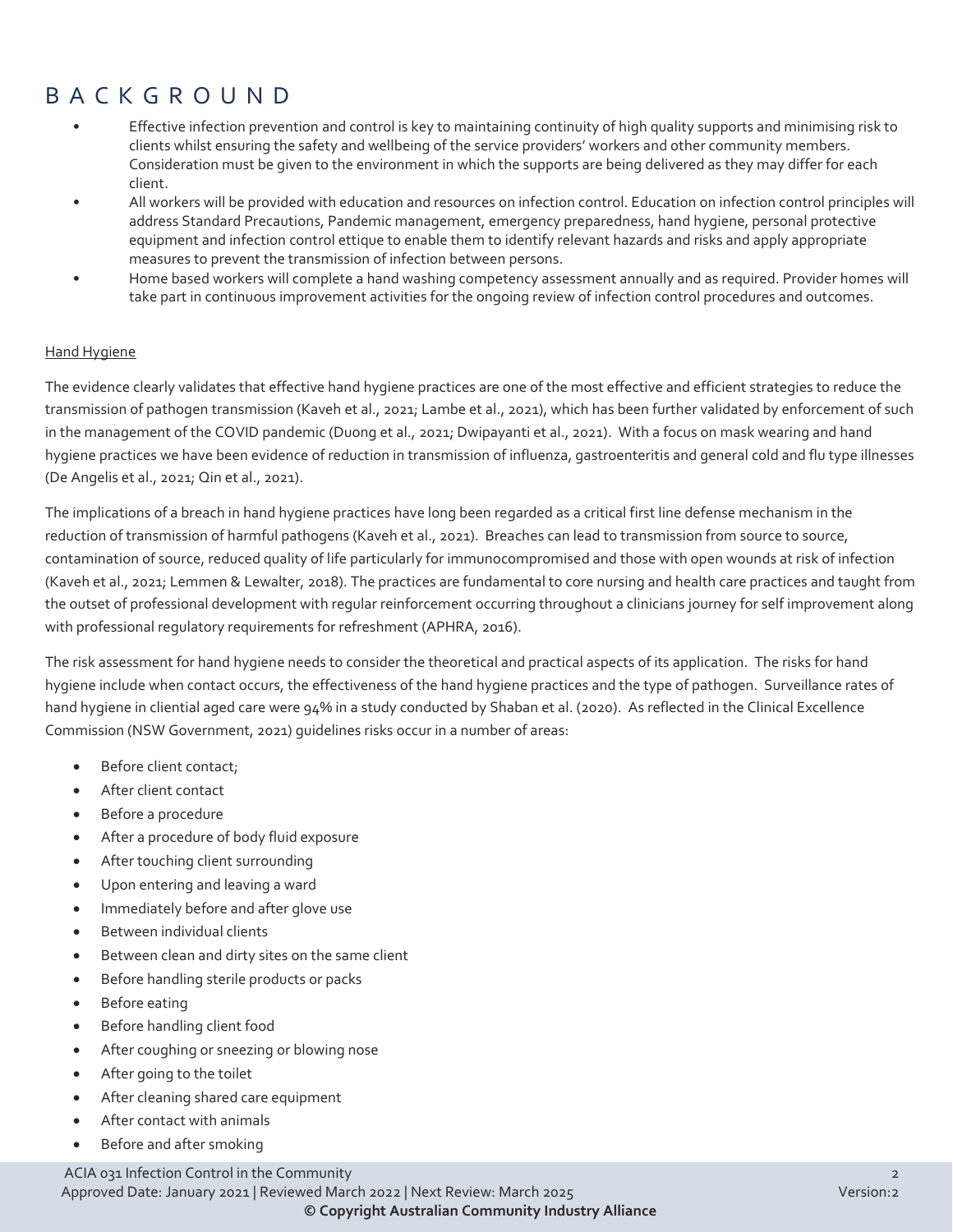The governance behind hand hygiene is a critical element to manage and minimise the risk involved (NSW Government, 2021). Risk management on hand hygiene practices involves a consistent, structured and diligent approach to the practice. Evidenced based practices and policies have consistently been important for practice management when it comes to hand hygiene (Lambe et al., 2021). Relevant and timely reviews of such have been demonstrated to hold weight in terms of compliance (Lee et al., 2018). Regular and contemporary appropriate andrological approaches to education and clinical supervision of hand hygiene practices rely on solid and well informed supervision practices Lambe et al. (2021). Competency based hand hygiene practices have been validated as appropriate strategies for supervision, however whilst they are a single point in time for compliance, the longer term clinical supervision approaches should remain as a means to compliance and validation of consistent practice management (Purssell & Gould, 2021). Consistent with code of practice requirements for Registered Nurses as set out by APHRA (2016), regulatory requirements for consistent upskilling and supervision of practices site strongly both professionally and ethically. Availability of resources was identified by Lambe et al. (2021) as a key intervention in uptake of hand hygiene practices. Auditing and reporting of compliance is critical in risk management of hand hygiene, both from a practice and due diligence point of view but furthermore as a strategy for monitoring and supervision of such practices (Chong et al., 2021). Lambe et al. (2021) supported a strong initiative of interventions based on a change the behaviours wheel which primarily engages tailored education and simulation activities along with peer to peer accountability which provided for modeling that had a positive outcome on practice. This was further endorsed by Chong et al. (2021) as using client education and client empowerment being useful strategies to increase hand hygiene compliance. A trend occurring in more areas of a clinical care are regular audits noting compliance, application of policy and correct implementation of practices set out by the institution (Anguraj et al., 2021). This provision for transparency in audit and compliance results has helped to drive greater adherence to correct policies and procedures. Another measure to consider in compliance of hand hygiene is the adequate provision of hand washing facilities, which also includes the strategic placement of alcohol based hand sanitiser stations for the utilization of workers, clients and visitors (Borg et al., 2008; Lemmen & Lewalter, 2018).

The evaluation of the initiatives as a part of the risk assessment ensures the continuity of care and service provision is maintained not just for compliance purposes but also correctly as a part of professional practice to meet the needs of the provider and health system.

#### Waste Management

Recyclable waste products should be disposed of in appropriately marked bins according to local council guidelines. Recycling should be actively encouraged and collected by the appropriate council waste management provider. Garden waste should be encouraged to be composited onsite or in council waste strategy initiatives.

Clinical waste is waste which has the potential to cause injury, infection or offence. Sharps management involves disposing of sharps in dedicated containers designed and disposed of accordingly. Bulk body fluids and blood or byproducts are not typically classed as clinical waste unless highly visibly contaminated with blood and therefore treated as clinical waste. A risk management approach to visible contaminated products, especially those unable to be sluiced should be considered as clinical waste and disposed of appropriately. Protocols are in place to manage the first aid and management of occupational exposure to blood and bodily substances including mandatory reporting requirements as relevant and state specific. The management of cytotoxic waste is as per state specific and organisational procedures, including collaboration with pharmacy specialists. These are managed in a risk based approach including additional education, specific equipment, registers that are maintained and monitoring of those workers who are considering or are pregnant.

Pharmaceutical Waste includes pharmaceuticals or other chemical substances specified as regulated goods in the Poisons and Therapeutic Goods Act 1966. This includes expired or discarded pharmaceuticals. This should be disposed of by the Pharmacist as guided by the Act.

Chemical waste management is managed according to local council government regulations and manufacturer guidelines. Only chemicals deemed appropriate for standard recycling management are to be placed in standard rubbish removal processes, otherwise treated accordingly. All chemicals are to be labelled, isolated and managed by the supplier or a registered chemical waste management provider.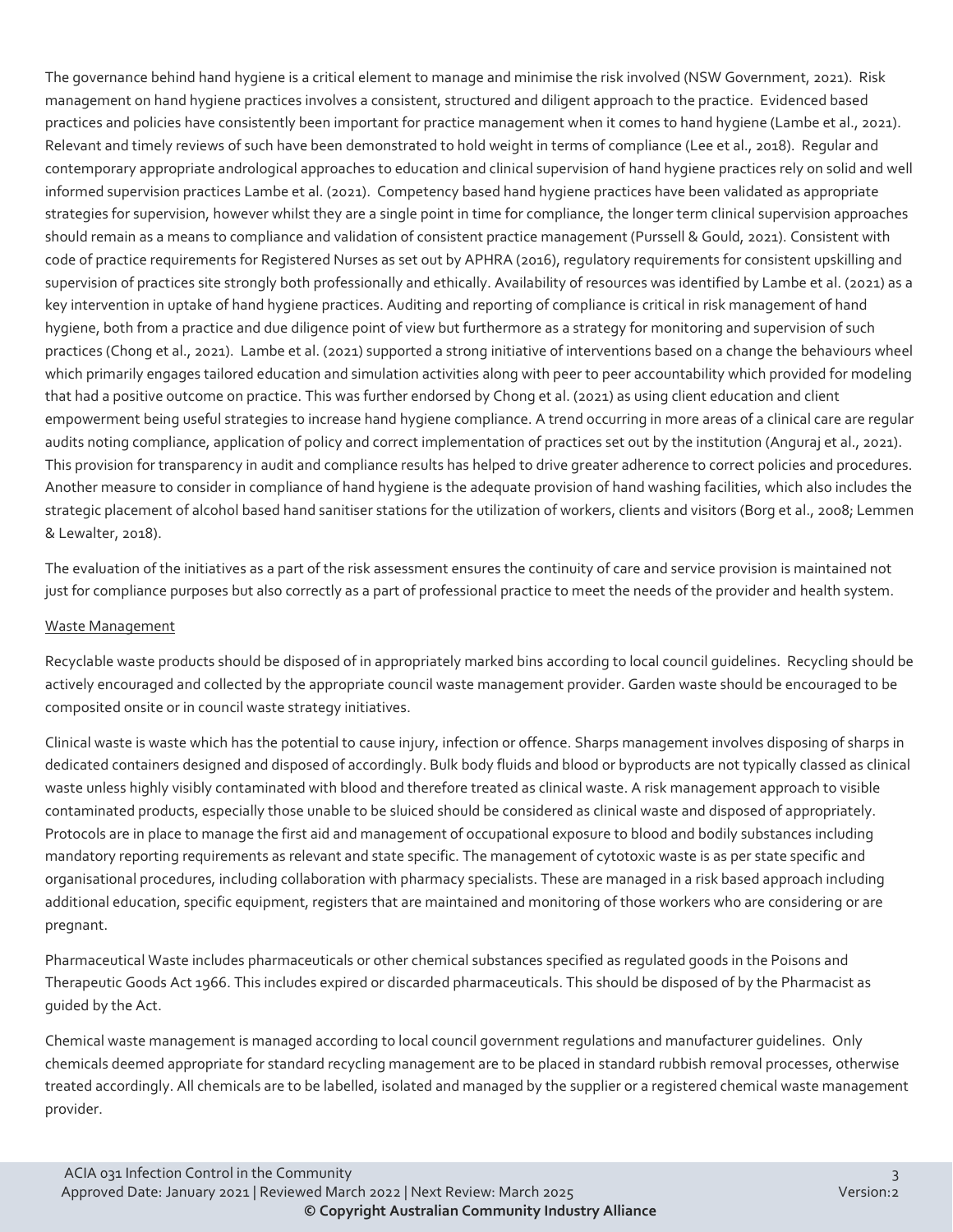All blood and body substance spills should be managed to avoid risk of transmission od infection and to ensure the safety of both the client and workers. Spill management involves gathering appropriate equipment depending on the size and location of the spill and donning appropriate personal protective equipment, removing sharps where appropriate, mopping up and cleaning up the spill using contents of a spill kit, disposing of all single use items in clinical waste containers. Where reusable items are used, appropriate colour coded cloths and equipment are to be used, laundered appropriately and hand hygiene completed at the end.

#### Food Safety

Compliance with state, local and Commonwealth Food Safety legislation is mandatory in facilities where catering services are provided (Food Standards Australia New Zealand, 2008). Compliance is maintained to ensure all food provided is stored, prepared and served hygienically and in such a way as to preserve the quality of the food (Liggans et al., 2019; Lund, 2015). People who handle food must have the required skills and knowledge to handle food correctly and according to policy/legislation & food safety plan requirements (Food Standards Australia New Zealand, 2008). Food Safety Advisor is in place and with the skills and authority to ensure that all workers handling food have sufficient skills and knowledge to provide safe food, and understand and follow the Food Safety Plan.

The Food Safety includes operating standards that identify potential hazards that may be reasonably expected to occur in food handling operations, specifies how each hazard can be controlled, provides for monitoring these controls, provides for corrective action if required, and provides for the ability to make and keep records (Food Standards Australia New Zealand, 2008; Liggans et al., 2019). It systematically identifies potential hazards that may be reasonably expected to occur in food handling procedures. Where identified, each hazard where control is plausible is introduced and systematic monitoring of these controls are put in place. Corrective action when the hazard is found not to be under control is implemented. Regular review of the food safety program is undertaken to ensure it is adequate, comprehensive and records are in place to validate its compliance (Food Standards Australia New Zealand, 2008). Food Safety includes minimum operating standards for personal hygiene for food handlers.

Biological, chemical and physical hazards are considered. These are managed predominantly through temperature control mechanisms and storage controls. Pathogenic bacteria at unacceptable levels for example Listeria, ecoli, and salmonella may occur due to time and temperature abuse therefore strict controls are in place to where possible eliminate these risks (Brown et al., 2021; Calix-Lara et al., 2014; Ehuwa et al., 2021; Oscar, 2021; Perez-Rodriguez et al., 2006; Sharma et al., 2014). Chocking hazards are considered high risk and strict protocols are in place to ensure that timely communication of a clients swallowing needs are assessed, managed, and controlled within the systems that are in place. Chemical hazards maybe introduced where food is not washed thoroughly, inappropriate use of chemicals for cleaning and storage of chemicals. Critical control points are used as set out in the food safety plan are in place to minimise and hopefully eliminate risks that may be identified.

Majority of the information was resourced from internal organisational policies and procedures. Legislation that guides practice in includes the Aged Care Act ("Aged Care Act.," 1997). This is informed by APHRA standards of practice (APHRA, 2016), Guidelines for prevention and control of infection in healthcare (Australian Commission on Safety and Quality in Health Care, 2019) and recent COVID management guidelines (Australian Government, 2021). Various food safety (Food Standards Australia New Zealand, 2008) and waste management guidelines are available that are state specific.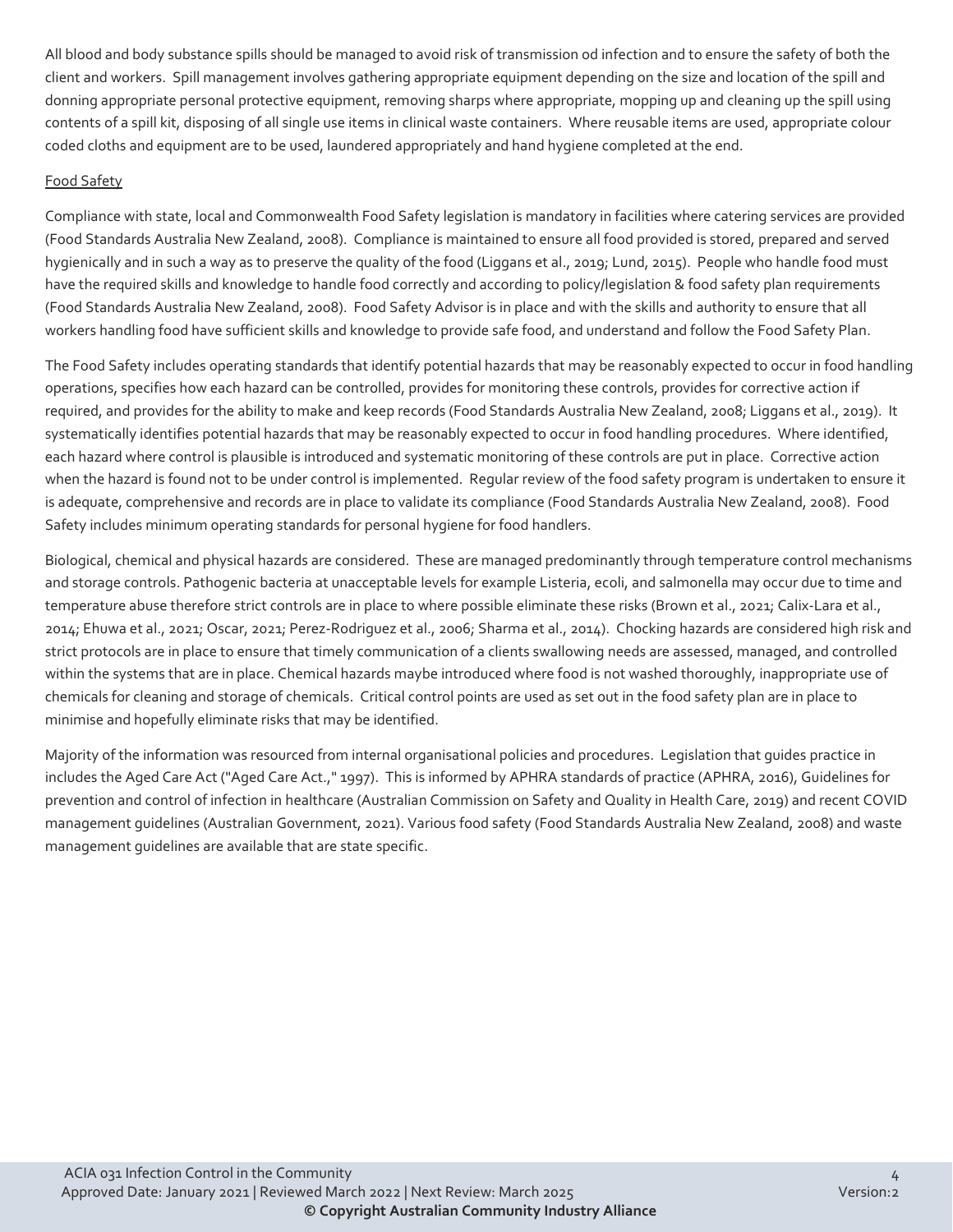### DEFINITIONS & SUPPORTING INFORMATIO N

**Community Supports and/or Services** is defined as the provision of paid supports and services in a client's home or community. It includes but is not limited to, the following activities of daily living:

- personal care or support
- housework or domestic assistance
- transport assistance
- community access
- social support
- nursing services
- clinical supports
- gardening and home maintenance
- palliative care
- respite care

**Support Worker** - A paid person who assists people to perform tasks of daily living so as to participate in social, family and community activities in the person's home and their community. Support Workers have been commonly known in the past as attendant care worker, disability worker, aged care worker, community worker, homecare worker, care worker or paid carer.

**Service Provider** - Organisation or person accountable for the delivery of supports to Clients.

**Carer** - a person that provides supports to the Client at no cost (generally family or friend).

**Support Worker Competency** - trained and assessed as competent by a Registered Nurse or a person deemed competent by the provider to safely and appropriately perform a specified task as a support worker.

**Client** means the consumer, participant, user, care recipient, customer or person receiving the nursing or support services.

**Plan** means a Service Plan, Support Plan or Individual Plan (however titled – the plan) is a document developed in response to a request for service. It is developed by a Registered Nurse or a person deemed competent by the provider from the service provider, prior to the commencement of service delivery. It outlines the expected outcomes of the requested care/services and the tasks, duties and interventions required to meet the care and service needs of the client (within the parameters of the funding program). The plan guides and directs the individual support worker or Registered Nurse in their day-to- day delivery of the services.

**Registered Nurse** means a person who has completed the prescribed educational preparation, demonstrated competence for practice, and is registered and licensed with the Australian Health Practitioner Regulation Agency (AHPRA) as a Registered Nurse.

**Competent** means having been trained and assessed by a registered nurse or enrolled nurse or approved assessor as competent to safely and appropriately perform a specified task.

**Emergency Event**: is an event involving a sudden and large-scale alteration in state or circumstance which may also include Police / Military Operations, and Terrorism where there is the potential for widespread implications. In terms of its definition within this guideline, it refers to Natural Disaster, Severe Weather (Fire / Flood) and Health Pandemic with the potential of widespread implications for service delivery.

**PPE**: Personal Protective Equipment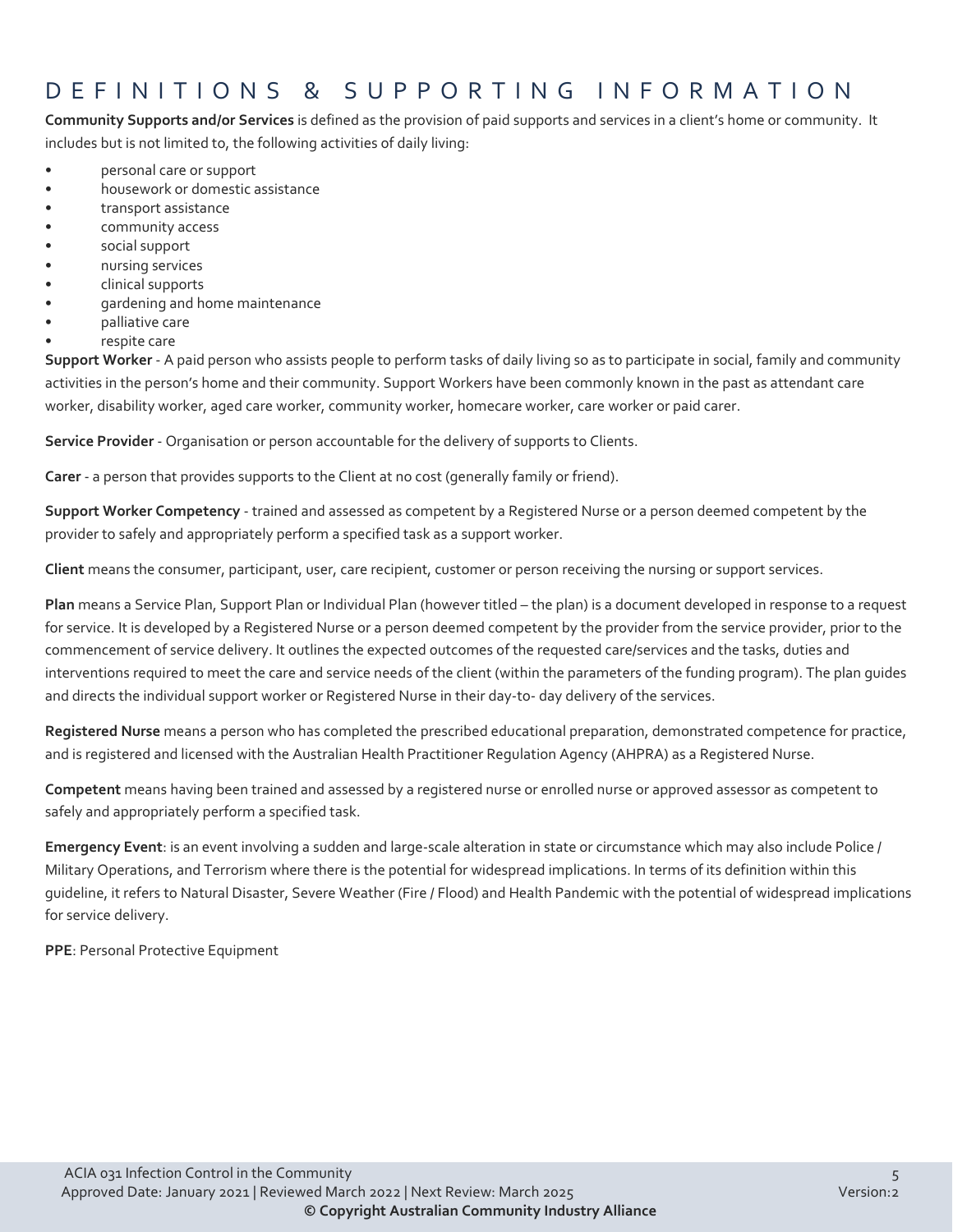### GUIDELINE

#### **Hand Hygiene**

- Ensure all workers perform hand hygiene as per the 5 moments for hand hygiene at all times.
- Alcohol based hand rubs and/or hand washing facilities will be available to all workers, Clients and visitors.

#### **Using Gloves**

- Wearing gloves does not eliminate the need for hand hygiene.
- Wear gloves when contact with body fluids is anticipated.
- Change gloves during Client care if moving from a contaminated body site to a clean body site.
- Remove gloves after caring for a Client. Do not wear the same pair of gloves for the care of more than one Client.
- Change and discard gloves if they become torn, punctured or compromised in any way.
- Gloves must not be sanitised, washed or reused.

#### **Hand Care**

- It is important to ensure that the selected Alcohol Based Hand Rubs, antiseptic handwashes, and moisturising lotions are chemically compatible and pH neutral (5.5 to 7), to minimise skin reactions and to ensure that the decontaminating properties of the hand hygiene product are not deactivated.
- Hand care problems such as dryness, dermatitis and/or sensitivity should be reported to the Manager for action or referral to address hand care problems.
- Workers who have cuts and abrasions on exposed skin and are involved in direct Client care/meal preparation should consult with their manager. Workers should cover cuts and abrasions on exposed skin areas with an occlusive waterproof dressing, which should be changed when required or when soiled.

#### **Hand Hygiene**

- Hands must be washed with liquid hand washing solution and water when visibly soiled.
- Take care not to re-contaminate hands when turning off taps.
- Alcohol-based hand rub must be allowed to dry (evaporate) appropriately by rubbing vigorously.
- Promote client and visitors hand hygiene
- Clients must be provided with the means to perform hand hygiene.
- During outbreak situations, clients and visitors should be actively encouraged to undertake frequent hand hygiene.

#### **Standard and Additional Precautions**

A two-tier system of infection control precautions is in place. The two tiers are Standard Precautions and Additional Precautions. Precautions are designed to reduce the risk of micro-organisms from both recognised and unrecognised sources of infection.

- Standard Precautions (Tier 1) constitute the minimum level of acceptable practice for infection control. They are designed to reduce the risk of transmission of micro-organisms from both recognised and unrecognised sources of infection. Standard Precautions are used by all workers members whenever required, without regard to the known or presumed diagnosis or status of any person.
	- o Standard Precautions apply to:
		- blood (including dried blood);
		- all body substances, secretions and excretions, with the exception of sweat;
		- non-intact skin; and
		- mucous membranes.
	- o Standard Precautions apply at all times to all persons regardless of their diagnosis or presumed perceived infection status.
	- o These include: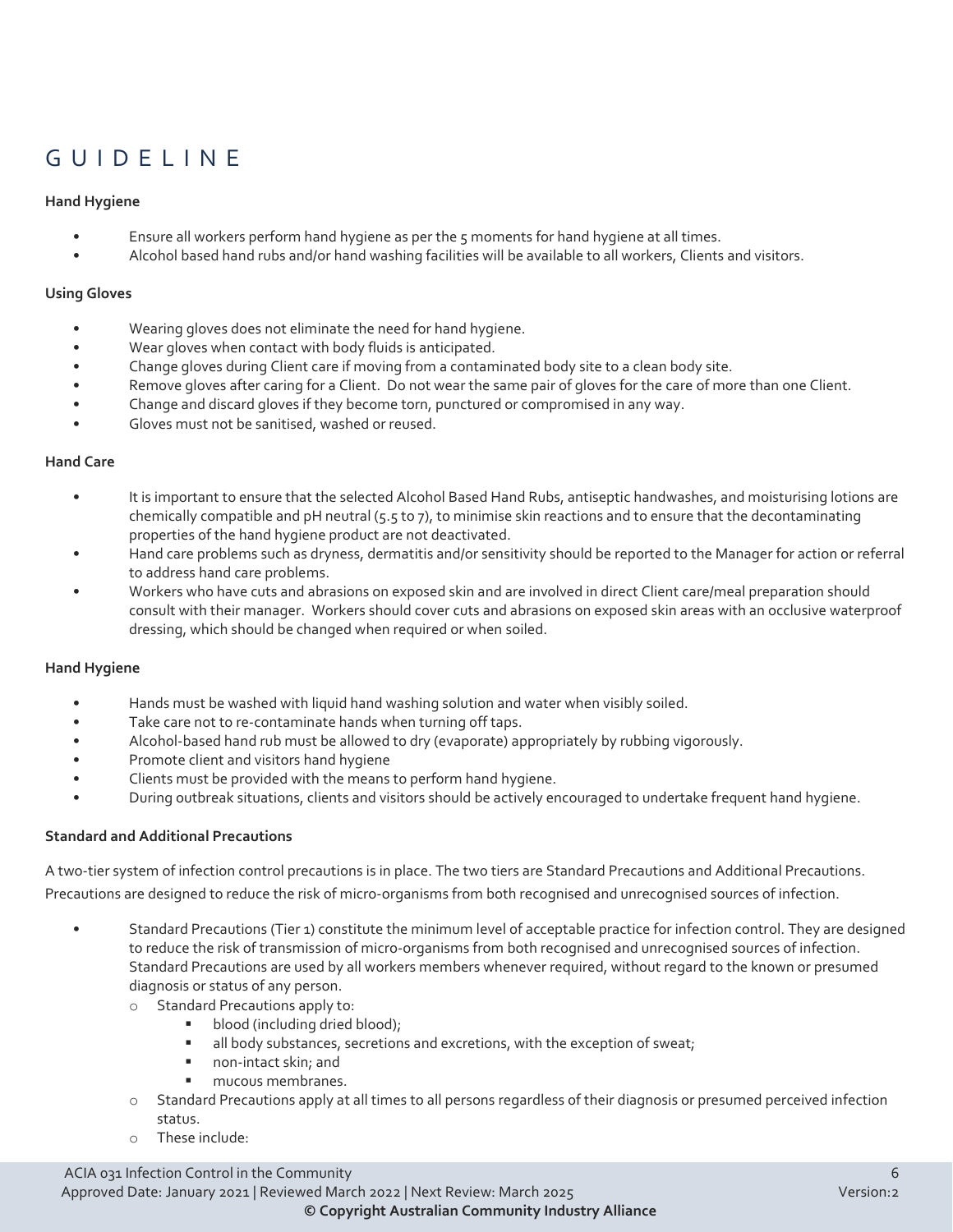- safe work practices such as hand hygiene and hand sanitising;
- the use of protective barriers such as gloves, gowns/aprons, masks and eye protection;
- appropriate management of contaminated sharps, clinical waste, Client care devices and linen; and
- respiratory hygiene/cough etiquette.

• Additional Precautions (Tier 2) are implemented by all workers members when indicated by a provisional or confirmed diagnosis of a person, or when directed to do so by the Manager. Additional Precautions are designed for Clients known or suspected to be infected with pathogens for which extra precautions beyond Standard Precautions are needed to interrupt transmission. The use of Additional Precautions must always be in addition to Standard Precautions.

- o There are three types of Additional Precautions:
	- Contact Precautions are designed to reduce the risk of transmission of microorganisms by direct or indirect contact (e.g. contact with skin or surfaces contaminated with MRSA, scabies or gastroenteritis)
	- Droplet Precautions apply to any Client note to be suspected of being infected with pathogens can be transmitted by droplets(e.g., mumps, rubella, influenza and SARS)
	- **EXECT** Airborne Precautions apply to Clients known or suspected to be infected with pathogens that can be transmitted by the airborne route (e.g. tuberculosis or chickenpox virus).
- $\circ$  A combination of types of Additional Precautions may be required for organisms or diseases that have multiple routes of transmission.

#### **Personal Protective Equipment (PPE), Spills & Exposure**

- Appropriate personal protective equipment is provided and is worn by all workers when required.
- Perform Hand hygiene immediately after removing PPE.
- Hand hygiene with alcohol-based hand rub or hand washing must be performed before putting on PPE and after removing PPE.
- Use of gloves does not replace hand washing.
- Non-sterile examination gloves are suitable for most routine Client care related activities.
- Sterile surgical gloves must be worn if there is likely to be contact with tissue which is normally sterile or with sterile items e.g. urinary catheter during catheterisation.
- Gloves must be worn whenever there is a risk of exposure to blood and/or body substances.
- General purpose utility gloves are worn to protect the hands from contact with chemicals as well as a protective barrier to microorganisms from external source and to prevent transmission of organisms present on the hands. General purpose utility gloves must be used for all housekeeping-type tasks including environmental cleaning, equipment decontamination and cleaning; and situations where potential contact with blood or body substances, or gross microbial contamination may be present e.g. handling of soiled linen.
- Impervious aprons or gowns must be worn where there is a likelihood of splash or contamination with blood or body substances. Impervious aprons or gowns are single use and cannot be re-used. Following use, the apron or gown must be disposed of into the appropriate waste stream. If clothing becomes contaminated with blood or body substances, soiled clothing should be removed as soon as possible, and before attending any other duties.
- A fluid-repellent mask is to be used if there is a likelihood of splashing or splattering of blood or other body substances e.g. while cleaning soiled equipment. An appropriate fluid repellent surgical mask should be used when there is a risk of inhalation of micro- organisms e.g. when a Client has a respiratory illness such as influenza, COVID, or during suctioning. Be worn and fitted according to the manufacturer's instructions. Not be touched by hand when being worn. Be removed as soon as practicable after they become moist. Not be re-used.
- Protective eyewear must be worn where there is a risk of aerosolisation and/or splashing or splattering of blood or body substances to the eyes e.g. wound irrigation. Protective eyewear must be worn and fitted. Single use eyewear must be discarded after use. Reusable eyewear must be cleaned after each use in with neutral detergent.
- Use of PPE as directed during an outbreak of infection is to continue until informed by the Manager or their delegate.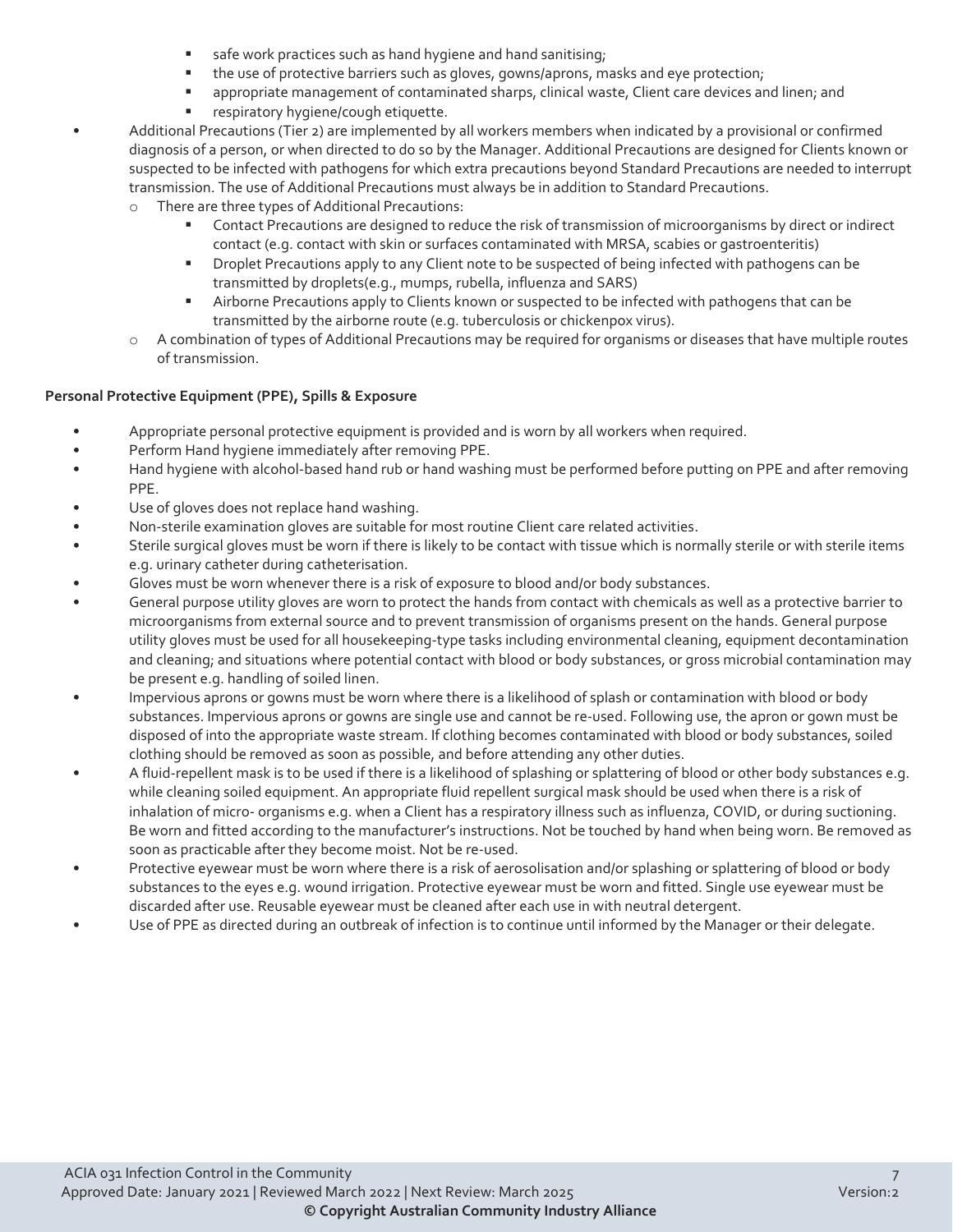#### **PPE required when providing care for or visiting an asymptomatic client in quarantine**

| When to use                                                       | $\bullet$ . $\bullet$<br>VIE<br><b>Hand hygiene</b> | <b>Surgical mask</b> | Eye protection<br>(glasses/<br>goggles/<br>face shield) | W 111<br>Disposable<br>gloves | Disposable fluid<br>repellent gowns |
|-------------------------------------------------------------------|-----------------------------------------------------|----------------------|---------------------------------------------------------|-------------------------------|-------------------------------------|
| Caring for or visiting an<br>asymptomatic client in<br>quarantine |                                                     |                      |                                                         |                               | N                                   |

#### **PPE required when providing care for a client with suspected or confirmed COVID-19**

| When to use                                                                     | $\bullet$<br>VIDE<br><b>Hand hygiene</b> | Surgical mask | Eye protection<br>(glasses/<br>goggles/<br>face Shield) | ш<br>- 1111<br>Disposable<br>gloves | Disposable fluid<br>repellent gowns |
|---------------------------------------------------------------------------------|------------------------------------------|---------------|---------------------------------------------------------|-------------------------------------|-------------------------------------|
| Caring for a client with<br>suspected/<br>confirmed coronavirus<br>$(COVID-19)$ |                                          |               |                                                         |                                     |                                     |

#### **Respiratory Hygiene and Cough Etiquette**

- Respiratory hygiene and cough etiquette is practiced when any person has signs of a respiratory infection, regardless of known or presumed cause.
	- $\circ$  Cover the nose/mouth with a tissue when coughing or sneezing  $\circ$  Dispose of the tissue into a waste container immediately after u
	- Dispose of the tissue into a waste container immediately after use
	- o Perform hand hygiene after disposing of the tissue
- Clients with signs of respiratory infection are educated in respiratory hygiene and cough etiquette procedures. These instructions are reinforced by workers as necessary.
- Workers who have symptoms of a respiratory illness are encouraged to seek medical advice regarding the risk of transmission of any infection that may be present.

#### **Management of Blood and Body Substance Spills**

• All blood and body substance spills will be managed to avoid risk of transmission of infection and to ensure workers and Client safety.

#### **Multi-Resistant Organisms**

- Every reasonable effort is made by management and workers to limit the occurrence and spread of multi-resistant organisms. Standard Precautions apply at all times.
- Contact precautions are not recommended unless the Client is heavily contaminating the environment e.g. has a grossly exudating wound or an MRSA chest infection with productive cough. Advice must always be sought from the Manager.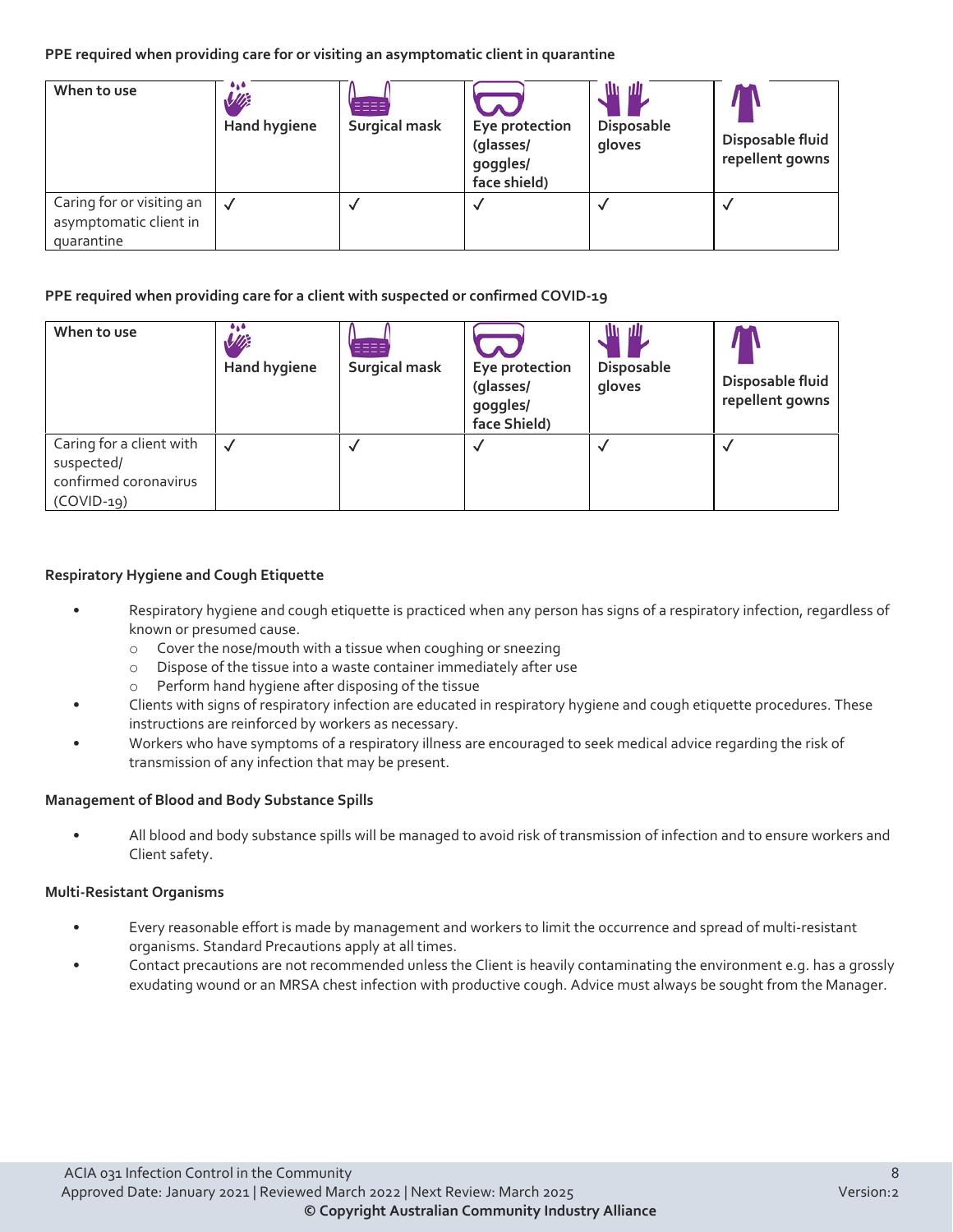#### **Management of Occupational Exposure to Blood and Other Bodily Substances**

- Any workers member who sustains an exposure to blood or body substances in the course of duties is offered appropriate immediate and ongoing management and support. Confidentiality is maintained for all associated information.
- In the event of any exposure to blood/bodily fluid, no matter how minor, the appropriate measure outlined below should be taken as soon as possible.
	- o Cut or puncture wash with soap and water
	- $\circ$  Eye splash rinse eye(s), while open, gently but thoroughly with water or normal saline<br>  $\circ$  Mouth splash spit, then rinse the mouth with water several times and spit after each ri
	- Mouth splash spit, then rinse the mouth with water several times and spit after each rinse
	- o Intact skin wash area with soap and water
	- o Contaminated clothing- remove clothing and shower if necessary
- Immediate reporting of the incident to the Manager is required. Counseling should take the form of: access to the Needlestick Injury Hotline - 1800 804 823 (free-call, 24 hours a day, 7 days a week)
	- o Incident notification must be forwarded to the insurer within 48 hours.
	- o Arrangement for medical advice, counseling and testing shall be initiated as a matter of priority. The results of such testing are confidential and shall be managed appropriately.
	- o Investigation into the circumstances and causes of the incident should be undertaken as per incident management processes and practices.

#### **Care After Death**

- Appropriate infection control standards are applied when attending to deceased Clients while maintaining respect and dignity.
- Standard Precautions should be used when handling deceased Clients.
- Additional Precautions should also be used when there is a known or possible diagnosis of an illness or infection which requires the use of Additional Precautions during life.
- The reasons for use of Standard and/or Additional Precautions when handling the body of a deceased person should always be clearly and sensitively explained to the family/carer, if present.

#### **Outbreak Management**

An outbreak is defined as an epidemic, or an increase above the normal or expected level of an infection or infectious disease. Any outbreaks of infection or infectious disease are managed to prevent a further increase in cases. The Manager determines if an outbreak exists in consultation with the Public Health Unit based on information reported from workers such as signs/symptoms, pathology results etc. If the outbreak is of a notifiable disease, or if the outbreak is judged beyond the capacity of the service to effectively manage, the Disease Control section of the Public Health or Population Health Unit for the appropriate Area Health Service must be notified as soon as possible. Management of the outbreak should be in accordance with the decisions and directions of the Manager and any other relevant persons e.g. medical officers, public health officials.

- Medical officers are to be kept informed by the Manager or their delegate.
- All categories of workers are to be informed of the outbreak.
- Families /carers of the Clients involved in the outbreak should be initially informed and then given regular updated information by the Manager or delegate.
- All categories of workers are required to comply with the infection control precautions in place to manage the outbreak.
- Education and information as well as any required extra equipment is provided to workers regarding management of the outbreak, and any particular requirements related to their area of work.
- Infection control precautions instituted to contain the outbreak are to remain in place until the Manager announce that they may be ceased.
- Following control of the outbreak, the Manager or delegate will coordinate an investigation into factors which may have contributed to the outbreak. The aim of this is to minimise the risk of further outbreaks.

#### **Client Health Program**

- Clients are offered screenings and immunisations as appropriate, to protect them against risk of infectious diseases. This is done in consultation with all individual's medical health professional as appropriate.
- Providers should maintain awareness of infection risks in body systems e.g. skin, urinary tract, respiratory tract, and monitoring for any signs or symptoms of infection.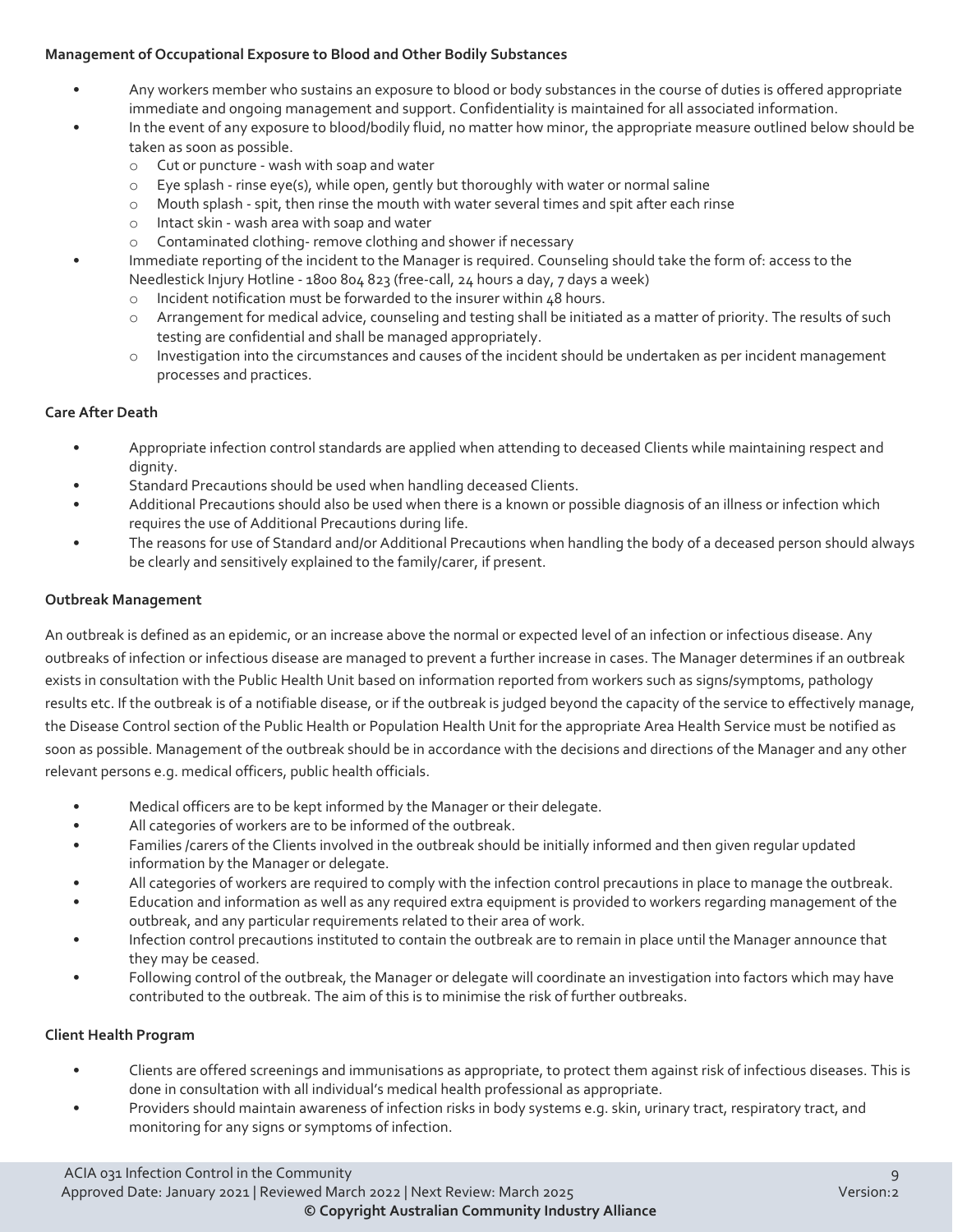#### **Clinical Cytotoxic Management**

Cytotoxic drugs may be used in to treat cancer, autoimmune or inflammatory conditions e.g. rheumatoid arthritis, psoriasis or lupus. All cytotoxic drugs may cause side effects and these maybe severe. Elderly and Vulnerable Clients are more susceptible to adverse effects due to reduced immunity.

- When providing care to any Clients, standard precautions must always be used by all workers to reduce any risk of contamination. This includes use of gloves, gown and mask depending on the procedure being conducted.
- Cytotoxic drugs can be dangerous if not handled correctly. The Cytotoxic drugs used in aged care are thought to have a low level risk for care workers or other workers members who may be responsible for assistance with personal care, laundering and cleaning.
- Cytotoxic medications should be delivered in a container or bag separate from any other medication or items and the pack will have the cytotoxic precautionary warning label.
- Risks to workers may be higher in pregnant women, but all workers and also Clients and visitors may be at risk and must avoid unnecessary exposure.
- All workers must be trained and assessed as competent prior to handling cytotoxic drugs and related waste.
- Workers administering cytotoxic medications or handling waste may be exposed to cytotoxic drugs through: handling the medication, body fluid spills, splashed to skin or eyes, inhalation of airborne contaminants or sharps injury. Recommended standard procedures for administration of cytotoxic drugs should be followed at all times.
- Cytotoxic drugs may be eliminated from the Client by kidney and liver excretion. All body substances of all Client may be contaminated and should be handled with care using standard precautions.
- Workers are to use personal protective equipment (PPE) for administration of the cytotoxic medication and disposal of any equipment or waste. A spill kit should be available for handling any spills associated with administration of cytotoxic drugs, e.g. the Client refused the medication or a spill of any body waste.
- Suitable equipment designed to reduce the risk of exposure must be employed.
- To ensure workers safety it is imperative that workers avoid crushing and breaking oral cytotoxic agents.
- Document the need to implement cytotoxic precautions when handling bodily waste during the period of drug excretion. The excretion time is the length of time that safe handling precautions should be taken with urine and stools after the administration of cytotoxic medication. These excretion times are a guide for when to wear the appropriate Personal Protective Equipment (PPE). Standard Universal Precautions are to be used when attending to Clients at all times.
- Best practice is to have a monthly record of clients on cytotoxic medication or therapy and kept as per archiving requirements.

#### **Sharps Management**

Sharps are managed to minimise the risk to Clients, visitors, workers and waste handlers. Sharps are defined as any object capable of inflicting a penetrating injury, which may or may not be contaminated with blood and/or body substances. This includes all needles, or any other sharp objects or instruments designed to perform penetrating procedures, as well as razors and broken glass.

- The health care worker who generates a sharp is responsible for its safe disposal.
- Disposable needles and syringes must be disposed of as a whole unless otherwise indicated e.g. insulin pen.
- Retractable syringes and safety needles are the preferred products for use.
- Needles must not be resheathed.
- Sharps must never be passed hand to hand. A puncture resistant tray must be used if it is ever necessary to transfer sharps.
- Any reusable sharps must be placed immediately after use in a puncture-resistant container.
- All disposable sharps are to be put into yellow sharps containers as supplied.
- Sharps containers must be kept in an area where they are not readily accessible to Clients or members of the public, especially children.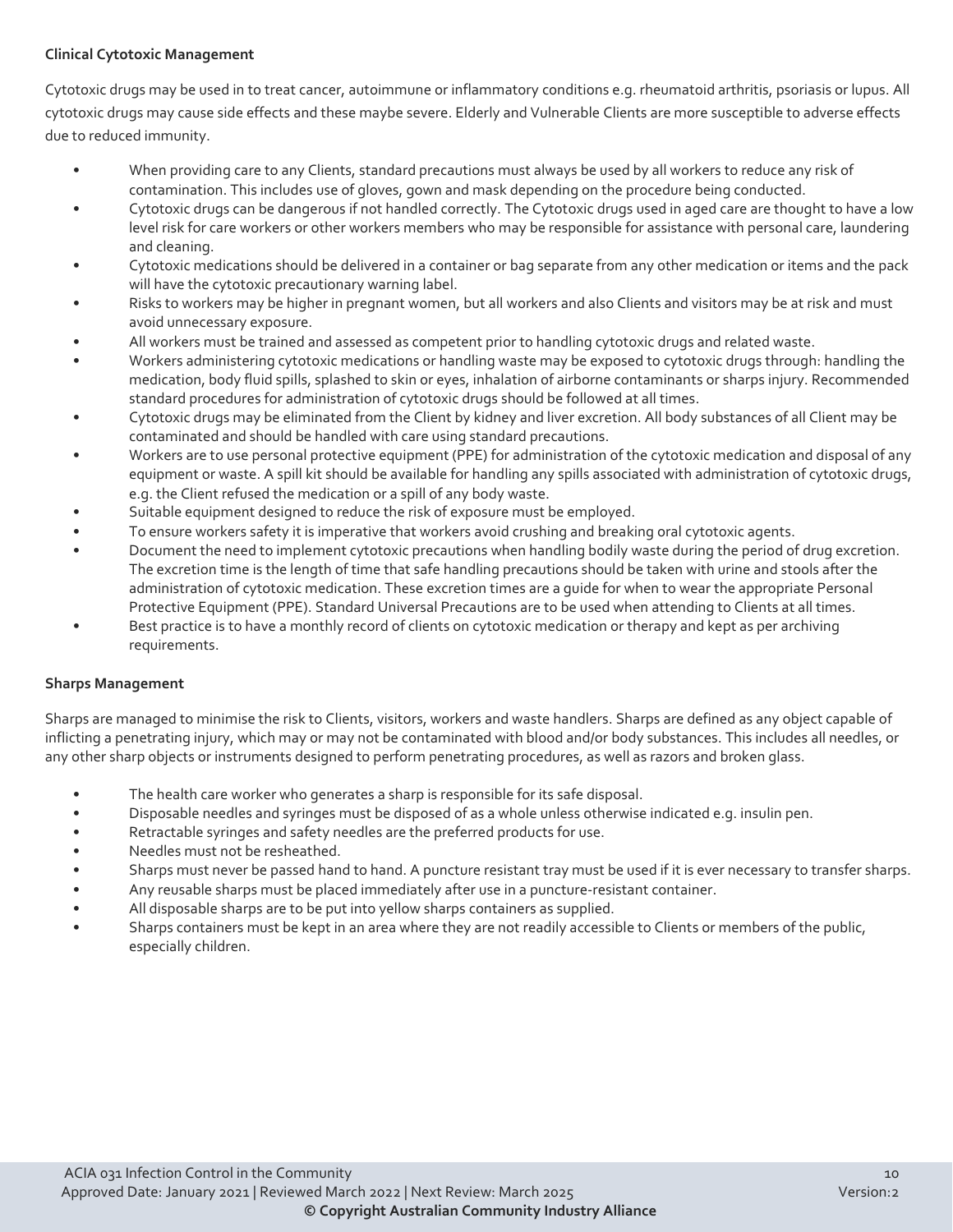#### **Food Handling**

- All food served to Clients is safe, in accordance with the requirements of the Food Act and Regulations.
- Workers handling food must wash hands at appropriate times including:
	- o Before commencing work;
	- o Before handling food or food utensils;
	- o After handling any used food preparation equipment, utensils, work surfaces or cleaning equipment;
	- o After using the toilet;
	- o After touching any part of their body e.g. blowing nose, adjusting hair; and
	- o Before and after breaks.
	- Workers who are handling food must follow the guidelines outlined below when they have symptoms indicating that they are suffering from a food-borne condition. The following symptoms may indicate the presence of food-borne condition:
		- o diarrhea
		- o vomiting
		- o sore throat with fever
		- o fever or jaundice
- Workers should not be involved in food handling for at least 48 hours following cessation of gastrointestinal symptoms, or until cleared by a medical officer. Further advice should be sought from the Manager, or a medical officer if required. Workers must not prepare or handle food if suffering from any infection on the hands, without seeking advice from the Manager, or a medical officer.
- Food waste is to be disposed of appropriately, in order to avoid odours and health risks including attraction of vermin and animals.
- Any signs of vermin or pest activity e.g. droppings are to be reported to Manager immediately so that appropriate pest control measures can be organised as soon as possible.

#### **Surveillance**

Surveillance is an important component of the infection control program. It includes outcome surveillance, process surveillance and critical incident surveillance. Surveillance of adverse events includes surveillance of healthcare associated infections (HAIs) occurring in clients (and in some instances, in workers). Process surveillance involves auditing practices and processes against a standard, guideline or policy. Process surveillance is an important tool where adverse events such as infections are not sufficient to provide useful statistical analysis. Critical incident surveillance is undertaken when there is a serious breach in infection control procedures which has, or may have, serious consequences for Clients, workers or others.

- Infection control data is collected from relevant documents such as, client notes/charts, audits etc.
- Data on the following infections can be collected either continuously or for selected periods.
- Reports related to surveillance of outcome surveillance indicators are regularly submitted to the Management and the relevant forums and meetings.
- Other targeted surveillance may be carried out and reported as decided by Management.
- Surveillance of outcome indicators is carried out and reported in accordance with any statutory or regulatory requirements.
- Variance reports and trends will be submitted to the relevant facility meetings which meets regularly.
- Audits are conducted in accordance with the organisational auditing and clinical indicator review systems.
- Reports related to surveillance of outcome measures are regularly.
- Variance reports and trends will be reported.
- Data is collected as appropriate for the event, and as directed by the Manager.
- Reports related to critical incident surveillance are submitted by Manager, as a matter of urgency.
- Investigation of critical adverse event is undertaken by the Manager, in cooperation with external agencies as required.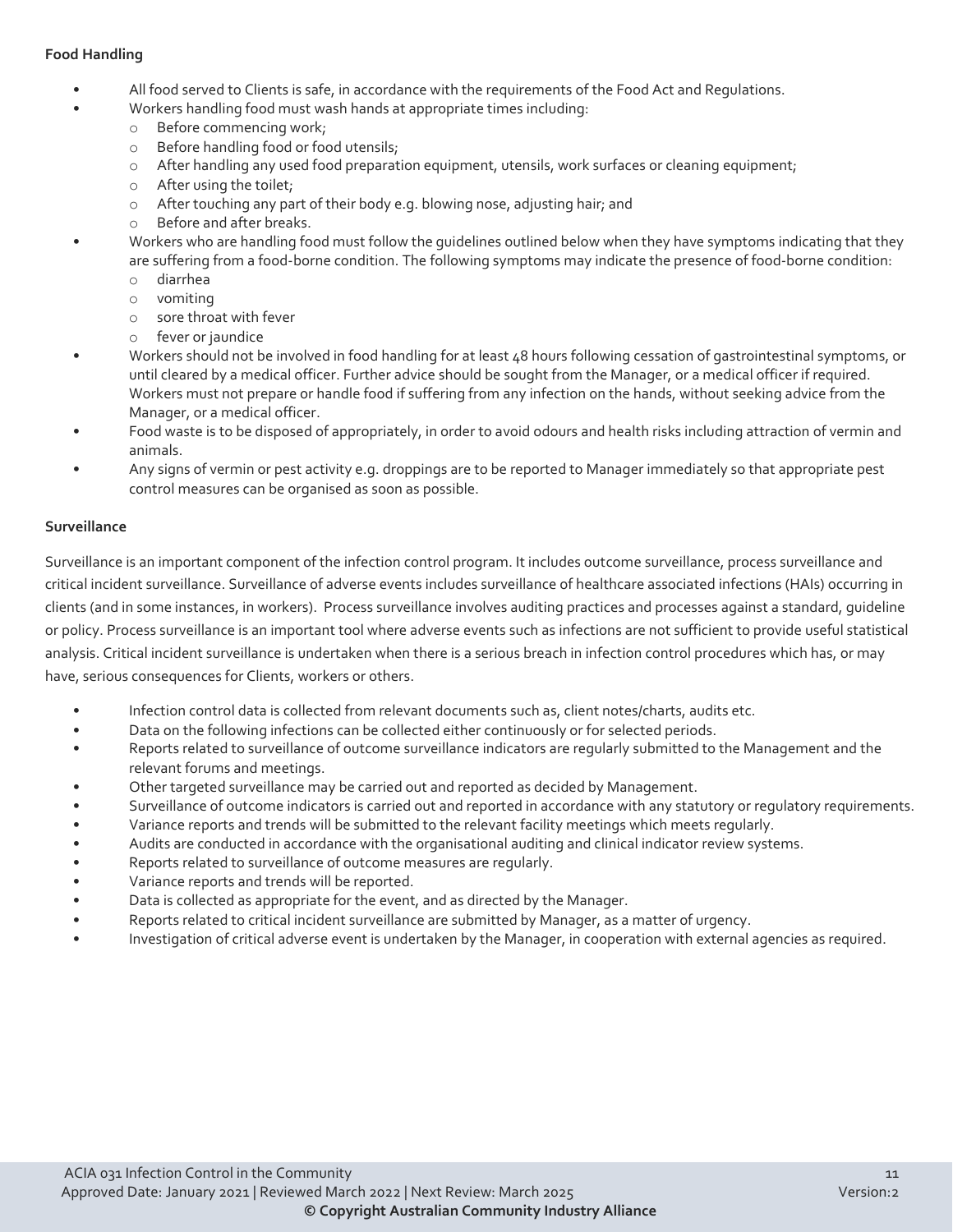### RESOURCE DOCUMENTS

- External ACIA Guidelines 002 Care and Service Provision in the Community
- Australian Community Industry Standards ACIS
- NDIS Commission coronavirus (COVID-19) information
- Coronavirus (COVID-19) Guide for Home Care Providers
- Aged Care Act., (1997).
- Anguraj, S., Ketan, P., Sivaradjy, M., Shanmugam, L., Jamir, I., Cherian, A., & Sankar Sastry, A. (2021). The effect of hand hygiene audit in COVID intensive care units in a tertiary care hospital in South India. *Am J Infect Control*. <https://doi.org/10.1016/j.ajic.2021.07.008>
- APHRA. (2016). *Registered Nurse Standards for Practice*. Canberra: APHRA Retrieved from [https://www.nursingmidwiferyboard.gov.au/Codes-Guidelines-Statements/Professional-standards/registered-nurse](https://www.nursingmidwiferyboard.gov.au/Codes-Guidelines-Statements/Professional-standards/registered-nurse-standards-for-practice.aspx)[standards-for-practice.aspx](https://www.nursingmidwiferyboard.gov.au/Codes-Guidelines-Statements/Professional-standards/registered-nurse-standards-for-practice.aspx)
- Australian Commission on Safety and Quality in Health Care. (2019). Australian Guidelines for the Prevention and Control of Infection in Healthcare
- Sydney: ACSQHC Retrieved fro[m https://www.nhmrc.gov.au/about-us/publications/australian-guidelines-prevention-and](https://www.nhmrc.gov.au/about-us/publications/australian-guidelines-prevention-and-control-infection-healthcare-2019)[control-infection-healthcare-2019](https://www.nhmrc.gov.au/about-us/publications/australian-guidelines-prevention-and-control-infection-healthcare-2019)
- Australian Government. (2021). *Guidance on infection prevention and control for cliential care facilities in the context of COVID-19* Canberra: Australian Government, Retrieved from [https://www.health.gov.au/sites/default/files/documents/2021/06/coronavirus-covid-19-guidelines-for-infection](https://www.health.gov.au/sites/default/files/documents/2021/06/coronavirus-covid-19-guidelines-for-infection-prevention-and-control-in-residential-care-facilities.pdf)[prevention-and-control-in-cliential-care-facilities.pdf](https://www.health.gov.au/sites/default/files/documents/2021/06/coronavirus-covid-19-guidelines-for-infection-prevention-and-control-in-residential-care-facilities.pdf)
- Borg, M. A., Cookson, B. D., Gur, D., Ben, R. S., Rasslan, O., Elnassar, Z., Benbachir, M., Bagatzouni, D. P., Rahal, K., & Daoud, Z. (2008). Infection control and antibiotic stewardship practices reported by south-eastern Mediterranean hospitals collaborating in the ARMed project. *J Hosp Infect*, *70*(3), 228-234[. https://doi.org/10.1016/j.jhin.2008.07.002](https://doi.org/10.1016/j.jhin.2008.07.002)
- Brown, E. W., Bell, R., Zhang, G., Timme, R., Zheng, J., Hammack, T. S., & Allard, M. W. (2021). Salmonella Genomics in Public Health and Food Safety. *EcoSal Plus*, eESP00082020[. https://doi.org/10.1128/ecosalplus.ESP-0008-2020](https://doi.org/10.1128/ecosalplus.ESP-0008-2020)
- Calix-Lara, T. F., Rajendran, M., Talcott, S. T., Smith, S. B., Miller, R. K., Castillo, A., Sturino, J. M., & Taylor, T. M. (2014). Inhibition of Escherichia coli O157:H7 and Salmonella enterica on spinach and identification of antimicrobial substances produced by a commercial Lactic Acid Bacteria food safety intervention. *Food Microbiol*, *38*, 192-200. <https://doi.org/10.1016/j.fm.2013.09.006>
- Chong, C. Y., Catahan, M. A., Lim, S. H., Jais, T., Kaur, G., Yin, S., de Korne, D., Thoon, K. C., & Ng, K. C. (2021). Client, workers empowerment and hand hygiene bundle improved and sustained hand hygiene in hospital wards. *J Paediatr Child Health*, *57*(9), 1460-1466.<https://doi.org/10.1111/jpc.15526>
- De Angelis, G., Lohmeyer, F. M., Grossi, A., Posteraro, B., & Sanguinetti, M. (2021). Hand hygiene and facemask use to prevent droplet-transmitted viral diseases during air travel: a systematic literature review. *BMC Public Health*, *21*(1), 760. <https://doi.org/10.1186/s12889-021-10814-9>
- Duong, M. C., Nguyen, H. T., Duong, B. T., & Vu, M. T. (2021). An assessment of hand hygiene practices of university students in Vietnam amid the COVID-19 pandemic: A brief report. *Disaster Med Public Health Prep*, 1-11. <https://doi.org/10.1017/dmp.2021.256>
- Dwipayanti, N. M. U., Lubis, D. S., & Harjana, N. P. A. (2021). Public Perception and Hand Hygiene Behavior During COVID-19 Pandemic in Indonesia. *Front Public Health*, *9*, 621800[. https://doi.org/10.3389/fpubh.2021.621800](https://doi.org/10.3389/fpubh.2021.621800)
- Ehuwa, O., Jaiswal, A. K., & Jaiswal, S. (2021). Salmonella, Food Safety and Food Handling Practices. *Foods*, *10*(5). <https://doi.org/10.3390/foods10050907>
- Food Standards Australia New Zealand. (2008). *Food safety programs for food service to vulnerable persons*. Canberra Retrieved from [https://www.foodstandards.gov.au/code/userguide/documents/Std%20331-](https://www.foodstandards.gov.au/code/userguide/documents/Std%20331-Food%20Safety%20Prog%20Vul%20Pers-guideFNL1.pdf) [Food%20Safety%20Prog%20Vul%20Pers-guideFNL1.pdf](https://www.foodstandards.gov.au/code/userguide/documents/Std%20331-Food%20Safety%20Prog%20Vul%20Pers-guideFNL1.pdf)
- Kaveh, M. H., Motamed-Jahromi, M., & Hassanipour, S. (2021). The Effectiveness of Interventions in Improving Hand Hygiene Compliance: A Meta-Analysis and Logic Model. *Can J Infect Dis Med Microbiol*, *2021*, 8860705. <https://doi.org/10.1155/2021/8860705>
- Lambe, K., Lydon, S., McSharry, J., Byrne, M., Squires, J., Power, M., Domegan, C., & O'Connor, P. (2021). Identifying interventions to improve hand hygiene compliance in the intensive care unit through co-design with stakeholders. *HRB Open Res*, *4*, 64[. https://doi.org/10.12688/hrbopenres.13296.2](https://doi.org/10.12688/hrbopenres.13296.2)
- Lee, C. F., Cowling, B. J., Feng, S., Aso, H., Wu, P., Fukuda, K., & Seto, W. H. (2018). Impact of antibiotic stewardship programmes in Asia: a systematic review and meta-analysis. *J Antimicrob Chemother*, *73*(4), 844-851. <https://doi.org/10.1093/jac/dkx492>